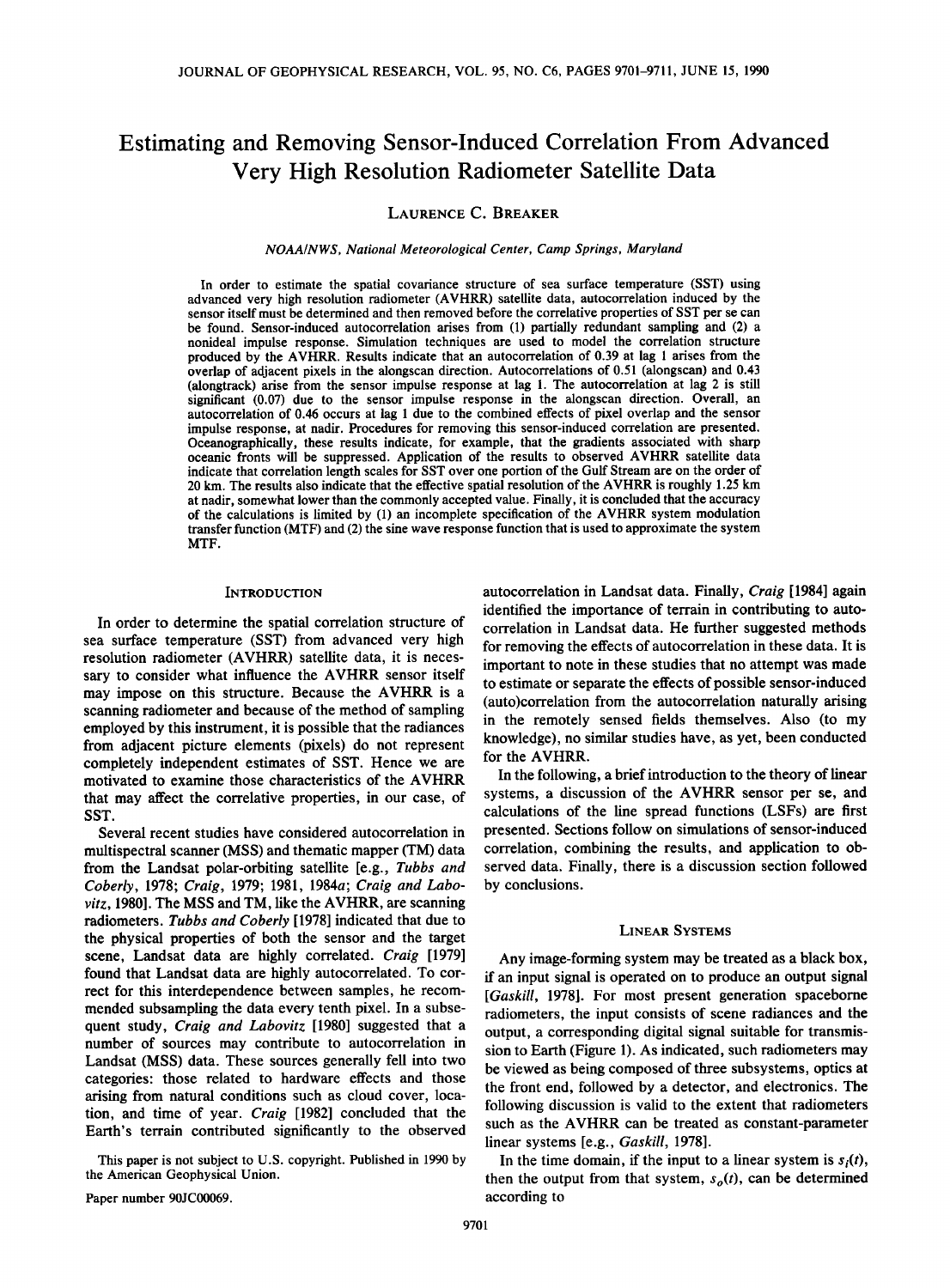

**Fig. 1. Schematic diagram of a typical spaceborne radiometer depicting the basic functions that occur from the input scene radiance to the digital signal at the output.** 

$$
s_o(t) = \int_0^\infty h(\tau) s_i(t-\tau) \ d\tau \tag{1}
$$

for continuous functions of time. The weight function,  $h(\tau)$ , **is often referred to as the impulse response function. In the frequency domain, (1) can be converted via Fourier transformation to** 

$$
S_o(f) = H(f)S_i(f) \tag{2}
$$

where  $S_i(f)$  is the Fourier transform of the input,  $s_i(t)$ , at frequency  $f$ ,  $S_o(f)$  is the Fourier transform of the output,  $s<sub>o</sub>(t)$ , and  $H(f)$  is the Fourier transform of  $h(\tau)$  and is called **the frequency response function or transfer function. The frequency response function of a linear system is generally complex,** 

$$
H(f) = |H(f)|e^{i\phi(f)}
$$
 (3)

where  $H(f)$  represents the system gain,  $\phi(f)$  the phase shift **imposed by the system, and**  $i = \sqrt{-1}$ **.** 

**For optical systems, the impulse response function is**  replaced by the point spread function,  $PSF(x, y)$ , where time **is replaced by x and y, variables which represent orthogonal coordinates in the image domain. The PSF describes the two-dimensional spatial output for a point source. Because actual systems have a nonideal PSF, scene radiance modulation is reduced through the imaging process, resulting in an overall smoothing of the input scene. In an optical system, the output resulting from an arbitrary input spatial pattern can be found through a two-dimensional convolution with the PSF.** 

**Alternatively, the output of an optical system can be expressed in terms of spatial frequency as** 

$$
G_o(\nu_x, \nu_y) = \text{OTF}(\nu_x, \nu_y) G_i(\nu_x, \nu_y) \tag{4}
$$

where  $v_x(v_y)$  represents spatial frequency in the  $x(y)$  direction and  $G_i(\nu_x, \nu_y)$  is the two-dimensional spatial spectrum of the input scene. The OTF( $\nu_x$ ,  $\nu_y$ ), the optical transfer function, is the Fourier transform of the PSF, and  $G_o(\nu_x, \nu_y)$ **is the two-dimensional spatial spectrum of the output image. The OTF provides a measure of an imaging system's ability to recreate the spatial frequency content of a scene. Like the frequency response function, the OTF is generally a complex quantity where** 

$$
OTF(\nu) = MTF(\nu)e^{i\phi(\nu)}
$$
 (5)

**The modulus of the OTF, or modulation transfer function (MTF), represents the system's sine wave amplitude re**sponse, and  $\phi(\nu)$  indicates the spatial frequency phase shift **introduced by the system. For optical systems where the PSF is symmetric, no phase shift occurs, and the OTF is real**  **and identical with the MTF. As pointed out by Lloyd [1975], however, thermal imaging systems may differ from other optical and electro-optical devices in several ways, making the OTF construct, in the case of thermal sensors, less than ideal.** 

**In practice, it is not usually possible to measure the two-dimensional PSF directly. Consequently, one-dimensional versions of the PSF in satellite alongscan (x) and alongtrack (y) coordinates are measured independently and the results combined to produce the PSF [Markham, 1985]. These one-dimensional versions of the PSF are called line spread functions (LSFs). These functions represent the response of an optical system to an infinitesimally narrow line source, aligned in the appropriate direction. However, to determine the PSF using this approach, it is assumed that the PSF is separable with respect to a rectangular coordinate system. A function of two independent variables is separable with respect to a particular set of coordinates if it can be expressed as a product of two functions, each of which depends on only one independent variable [Goodman, 1968].**  Thus, if the  $PSF(x, y)$  can be expressed as

$$
PSF(x, y) = LSF1(x) LSF2(y)
$$
 (6)

where  $LSF_1(x)$  and  $LSF_2(y)$  are the corresponding line **spread functions in the x and y directions, respectively, then**  the  $PSF(x, y)$  is a separable function. Also, this property of **separability allows cumbersome two-dimensional Fourier transforms to be expressed as the product of two simpler one-dimensional Fourier transforms.** 

# **THE AVHRR**

**The AVHRR is an optical-mechanical device consisting of five modules: a scanner, an optical subsystem, a radiant cooler, an electronics module, and a baseplate unit [ITT-Aerospace, 1976].** 

**A continuously rotating mirror, rotating at 360 rpm, provides scanning in the alongscan direction. This rate of alongscan scanning is synchronized with the forward motion of the spacecraft to produce quasi-contiguous scan lines of Earth-sensed radiances. The optical subsystem consists of an afocal Cassegrain telescope which collects and collimates the incoming radiation, followed by secondary optics which reimage and separate the incoming radiation into discrete spectral bands and focuses it onto field stops, where it is subsequently detected. The spectral bands for the currently operational four-channel instrument (NOAA 10) are given in Table 1.** 

**Bands 3 and 4 in the IR are separated by a dichroic beam splitter before they are detected. Spectral radiance in band 4 is sensed by a mercury-cadmium-telluride detector, which is**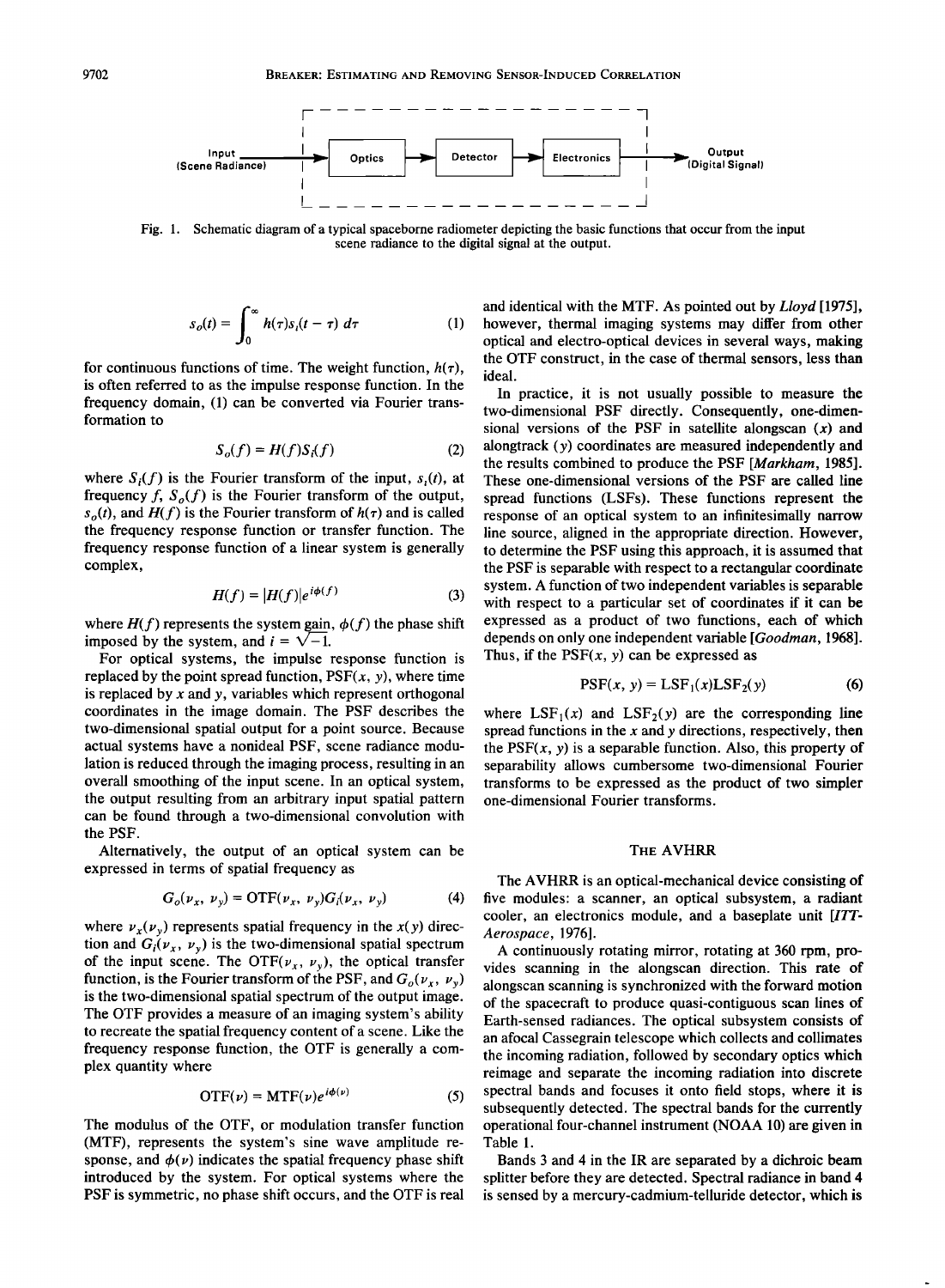**TABLE 1. Wavelength Regions (i.e., Spectral Bands) Utilized by the AVHRR** 

| Band |   | Wavelength Region, $\mu$ m |  |
|------|---|----------------------------|--|
|      |   | $0.55 - 0.68$              |  |
|      | ຳ | $0.725 - 1.10$             |  |
|      | 3 | 3.55-3.93                  |  |
|      |   | $10.5 - 11.5$              |  |

**Starting with NOAA 7 and up through NOAA 11 (the next satellite to be launched in the NOAA series) the odd-numbered satellites carry five-channel instruments. The fifth channel extends from 11.5**  to 12.5  $\mu$ m, and channel four is shifted to 10.3-11.3  $\mu$ m.

**located in the radiant cooler module. The radiant cooler thermally isolates the IR detectors from the optics and maintains them at a temperature of 105 K. The instantaneous**  field-of-view (IFOV) of the instrument is  $1.3 \times 10^{-3}$  radians **in all channels, yielding a nominal spatial resolution at nadir of about 1.08 km at a spacecraft altitude of 833 km, and**  about 1.13 km at a spacecraft altitude of 870 km.

**The electronics module processes the detector outputs to produce digital data suitable for transmission to Earth (or for storage aboard the spacecraft). To accomplish these objectives, the detector outputs are amplified, multiplexed, converted from analog to digital form, and finally sampled at a rate of 40 kHz by the satellite processor to produce digital**  data with 10-bit resolution. The instrument base plate is the **mounting structure to which all the other modules are affixed.** 

**The schematic diagram shown in Figure 1 can be applied to the AVHRR, based on the primary functions performed by the various components which make up the instrument. This simplified functional structure provides a convenient framework for analyzing the behavior of this device.** 

**AVHRR data are sampled at a rate of 1.4 samples per IFOV [\$chwalb, 1978]. This sampling rate yields adjacent IFOVs which overlap by approximately 40% in the alongscan direction. Although oblique viewing and Earth curvature for increasing scan angles cause distention of the individual pixels, the percent of overlap between adjacent pixels in the alongscan direction remains essentially constant (Figure 2).** 

**In the alongtrack direction, pixel size (i.e., the minor axis of the scan spot ellipse or alongtrack pixel diameter (Figure 2)) also increases with increasing slant range or scan angle. This occurs because the alongtrack ground coverage corresponding to the distance subtended by one IFOV increases**  **with increasing slant range between the satellite and the target (i.e., through similar triangles). This increase in alongtrack pixel diameter versus nadir angle can be expressed approximately as [Richards, 1986]** 

$$
b_H = b_0 \sec \theta \tag{7}
$$

where  $b_H$  is the alongtrack pixel diameter at nadir angle  $\theta$ and  $b_0$  is the alongtrack pixel diameter at  $\theta = 0^\circ$ .

**This increase in alongtrack pixel diameter leads to increasing overlap between adjacent pixels in the alongscan direction as the slant range increases (Figure 2). For example, at**  a nadir angle of about 43<sup>°</sup>, the percent of overlap is approx**imately 40%. Thus pixel overlap, although arising from different mechanisms, occurs in both the alongscan and alongtrack directions.** 

**MTF data for the AVHRR are provided by the manufacturer at a limited number of spatial frequencies. This system MTF includes the optics, the detector, and the electronics (Figure 1). Alongscan and alongtrack MTF data for band 4 for the AVHRR aboard NOAA 10 are shown in Figure 3. MTF data for frequencies greater than about 0.45 cycles/km are not available, and thus the MTF response curve must be extrapolated at the higher frequencies. Because a square wave pattern is used to calibrate the sensor, the measured MTF response corresponds to a square wave input modulation. To determine the AVHRR's impulse response or LSF, an equivalent sine wave MTF is required. To estimate the**  equivalent sine wave response  $(MTF(v)_{siw})$  from the measured square wave response  $(MTF(\nu)_{\text{saw}})$  the following **relationship was used [Lloyd, 1975],** 

$$
MTF(\nu)_{\text{siw}} = \Pi/4\{MTF(\nu)_{\text{sqw}}\} \qquad \nu \ge \nu_c/5 \tag{8}
$$

where  $v_c$  is the cutoff frequency. According to Lloyd, the **expression above is a good approximation for frequencies greater than about one-fifth of the cutoff frequency (i.e., the**   $\nu$  at which MTF( $\nu$ )<sub>siw</sub> = 0.5). Additional contraints must also be satisfied, namely, that  $MTF(\nu)_{\text{siw}} = (MTF(\nu)_{\text{sgw}}$  at **the lowest and the highest frequencies that define the MTF response curve. Obviously, the previous requirement must be relaxed somewhat near the minimum and maximum**  values of  $\nu$  in order to produce a smooth, well-behaved **curve.** 

**In order to calculate LSFs for the AVHRR, information on system phase shift as well as the MTF data are required, as indicated earlier (section on linear systems). According to** 



**Fig. 2. Sketch of pixel geometry for the AVHRR for adjacent scan lines showing scan spot (pixel) overlap in the alongscan and alongtrack directions.**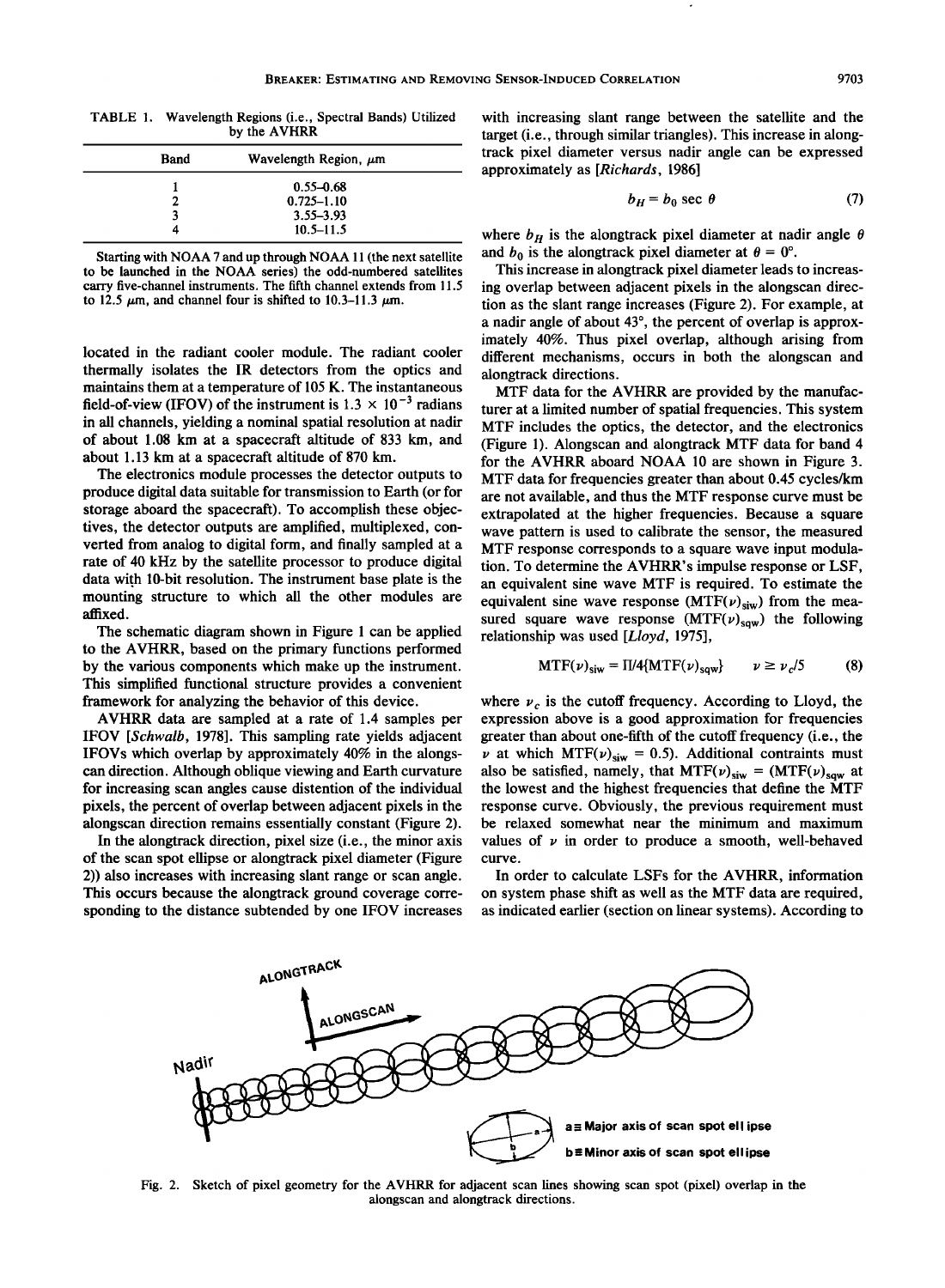

**Fig. 3. AVHRR square wave and sine wave MTF response curves for band 4 (NOAA 10) for the alongscan (left panel) and the alongtrack (right panel) directions [ITT-Aerospace, 1976]. Circled points indicate measured values, and dashed portions indicate estimated MTF responses in those regions.** 

**R. Koczor (personal communication, 1987), the phase shift introduced by the AVHRR occurs within the electronics and, to a first approximation, can be modeled as the phase shift that occurs in a two-pole Butterworth filter (Figure 4). This phase response applies in the alongscan direction only. As indicated by Markham [1984] for the MSS onboard Landsat, the corresponding filter approximation for this sensor's electronics has no effect on the alongtrack MTF (i.e., no phase shift in the alongtrack direction), and thus the same should be true for the AVHRR.** 

#### **CALCULATING THE LINE SPREAD FUNCTIONS**

To estimate the line spread functions, LSF<sub>x</sub> and LSF<sub>y</sub> for **the AVHRR, the alongscan and alongtrack MTFs are employed in accordance with the section on linear systems. These calculations are accomplished using the discrete version of the inverse Fourier transform, where the LSF at the kth point is** 



where  $h_k$  is the inverse Fourier transform of  $H_n$  or the LSF,  $H_n$  the system OTF at spatial frequency  $n$ , N the number of points at which the OTF is discretized, and  $i = \sqrt{-1}$ .

**The estimated sine wave MTF response curves (Figure 3) were digitized at 32 points, equally spaced in frequency**   $(\Delta \nu = 0.025 \text{ cycles/km})$  from 0.0 to approximately 0.7 cy**cles/km. The phase response for the alongscan case (Figure 4) was digitized at the same frequencies. The actual calculations were performed using a fast Fourier transform [Press et al., 1986]. The calculated LSFs for the alongscan and**  alongtrack directions are shown in Figures 5 and 6. Since  $\Delta \nu$ and  $\Delta x$  are related by  $\Delta \nu = 1/N \Delta x$ , where  $\nu$  is the spatial frequency and  $\Delta x$  is distance, the incremental distance along **the abscissa is** 

$$
\Delta x = 1/N\Delta \nu = 1.0/32(0.025) = 1.25
$$
 km



**Fig. 4. Phase response for a two-pole Butterworth filter. This phase response approximates the phase response of the AVHRR (R. Koczor, personal communication, 1987).** 

**The alongscan LSF (Figure 5) is asymmetric about the location of maximum response due to the phase shift that** 



**Fig. 5. The calculated LSF for the AVHRR in the alongscan direction.**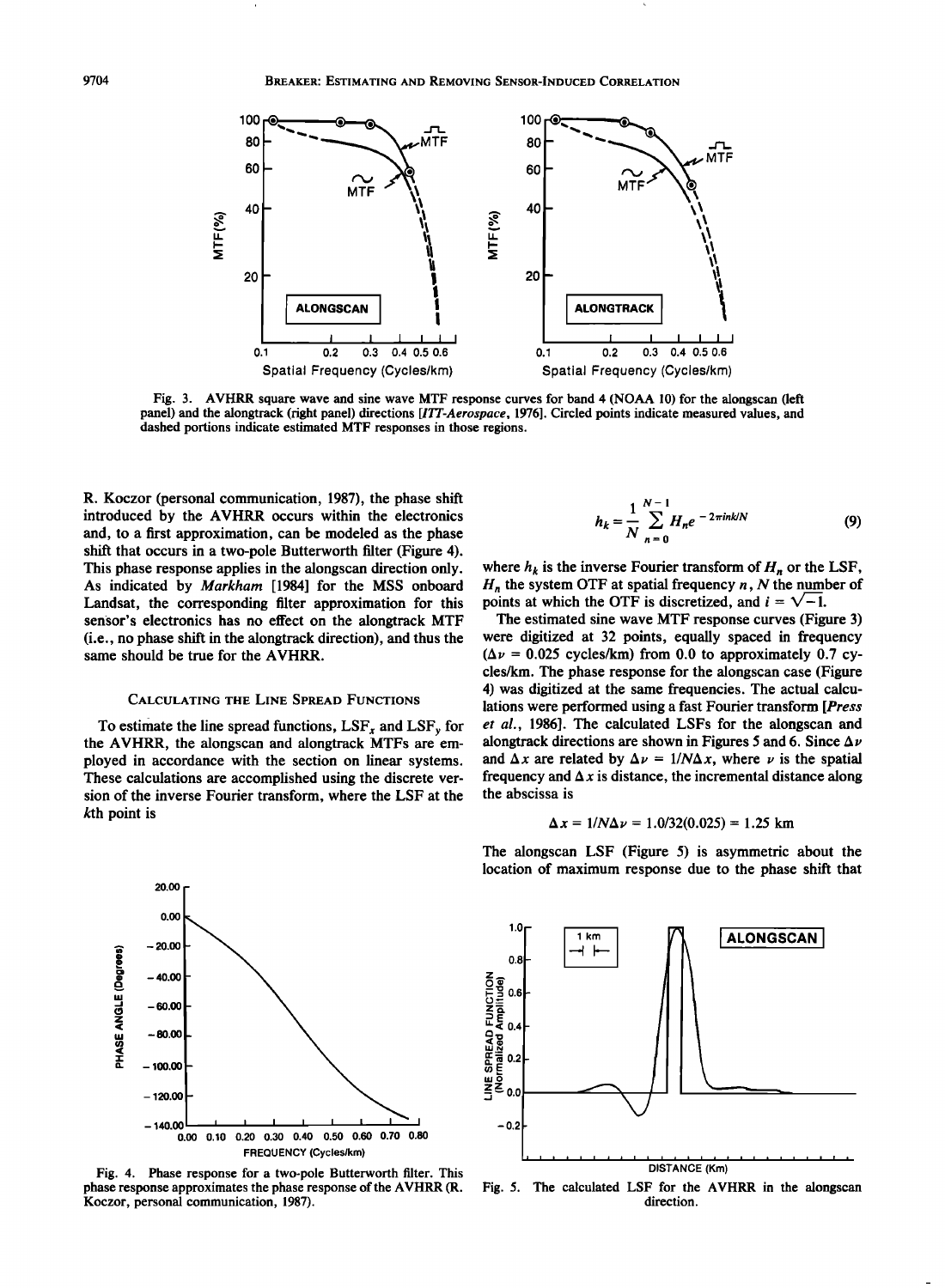

**Fig. 6. The calculated LSF for the AVHRR in the alongtrack direction.** 

**occurs in this direction. Also, its departure from an ideal LSF (i.e., rectangular) is clearly evident. In contrast, the alongtrack LSF is symmetric, although this response curve also departs significantly from an ideal response.** 

# **SENSOR SIMULATIONS**

**To determine the autocorrelation introduced by the AVHRR due to pixel overlap in the alongscan direction, normally distributed random sequences with zero mean and unit variance (0, 1) were produced using an IMSL Gaussian random deviate generator [IMSL Inc., 1982]. Seventy sequences were generated with each containing 2048 values. (The IMSL random number generator was initially tested for randomness by calculating autocorrelation functions (ACFs) prior to the calculations described here. For 70 runs, with the same seeds used here, sequences of 512 and 2048 yielded average ACFs over lags 1-5 that ranged from 0.001 to 0.0048 for the sequence of 512, and from 0.001 to 0.0037 for the sequence of 2048. Results became sequence length dependent for sequences considerably shorter than the value used here but were not sequence length dependent for lengths of this order, or greater.) Within each sequence, values in groups of 10 were shifted to produce new sequences which were overlapped by 40%, simulating the characteristic of oversampling (in the alongscan direction) in the AVHRR. The results were then averaged within groups to produce the final overlapped series. ACFs were calculated out to lag 10 in each case. The resulting 70 ACFs were then averaged. This procedure produced a mean autocorrelation of 0.392 at lag 1, and since a value of 0.40 was the anticipated result at this lag (i.e., the expected correlation due to 40% overlap between adjacent pixels), this level of convergence was considered acceptable and thus justified the use of 70 (versus a greater number of) sequences. The autocorrelation due to overlap in the alongscan direction at lags 1-10 are listed in Table 2 and plotted in Figure 7. Autocorrelations at lags greater than 1 are probably not statistically significant (i.e., less than 0.01). Since alongscan pixel overlap for the AVHRR is less than 50%, significant correlations beyond lag 1 were not expected.** 

**The same approach can be used to determine the correlation introduced by the AVHRR in the alongtrack direction. As was pointed out earlier, the percent of overlap between adjacent pixels in the alongtrack direction depends on the** 

| TABLE 2. Calculated Autocorrelations (Due to Overlap        |  |  |  |  |
|-------------------------------------------------------------|--|--|--|--|
| (Alongscan) and Alongscan and Alongtrack LSFs) and Combined |  |  |  |  |
| Autocorrelations (for Equal Variances Due to Overlap and    |  |  |  |  |
| Alongscan and Alongtrack LSFs)                              |  |  |  |  |
|                                                             |  |  |  |  |

| <b>Autocorrelation Coefficients</b> |                                             |           |            |  |  |  |
|-------------------------------------|---------------------------------------------|-----------|------------|--|--|--|
| Lag                                 |                                             | LSF       |            |  |  |  |
|                                     | Overlap (Alongscan)                         | Alongscan | Alongtrack |  |  |  |
| 1                                   | 0.392                                       | 0.509     | 0.428      |  |  |  |
|                                     | $-0.016$                                    | 0.072     | 0.000      |  |  |  |
| $\frac{2}{3}$                       | $-0.009$                                    | 0.031     | 0.005      |  |  |  |
| 4                                   | $-0.006$                                    | 0.037     | 0.030      |  |  |  |
| 5                                   | $-0.015$                                    | 0.024     | 0.026      |  |  |  |
| 6                                   | $-0.012$                                    | 0.007     | 0.018      |  |  |  |
| 7                                   | 0.001                                       | $-0.008$  | 0.007      |  |  |  |
| 8                                   | $-0.005$                                    | $-0.008$  | 0.004      |  |  |  |
| 9                                   | $-0.010$                                    | $-0.001$  | 0.008      |  |  |  |
| 10                                  | $-0.010$                                    | $-0.008$  | 0.010      |  |  |  |
| Lag                                 | <b>Combined Autocorrelation Coefficient</b> |           |            |  |  |  |
| 1                                   | 0.463                                       |           |            |  |  |  |
|                                     | 0.032                                       |           |            |  |  |  |
| 2<br>3                              | 0.016                                       |           |            |  |  |  |
|                                     | 0.028                                       |           |            |  |  |  |
| $\frac{4}{5}$                       | 0.019                                       |           |            |  |  |  |

**slant range (or nadir angle) between the satellite and the ground. Using the linear approximation given in the previous section, the percent of overlap between adjacent pixels in the alongtrack direction versus nadir or viewing angle from the satellite is shown in Figure 8. In this case, as before, the percent of overlap is roughly the autocorrelation to be**  expected at lag  $1 \times 10^{-2}$ ), and since the overlap does not **exceed 50% for allowable nadir angles, significant correlation beyond lag 1 due to overlap is not expected in the alongtrack direction.** 

**Autocorrelation introduced by the AVHRR due to the system LSFs was estimated by first generating normally distributed (0, 1) random sequences of length 512 (again, results became sequence length dependent for sequences considerably shorter than this value), and then convolving the results with the corresponding LSFs. Since the LSFs** 



**Fig. 7. Average autocorrelation function (ACF) calculated from 70 random sequences for lags 1-10 for the AVHRR due to overlap in the alongscan direction. Horizontal dashed lines indicate approximate 95% confidence limits.**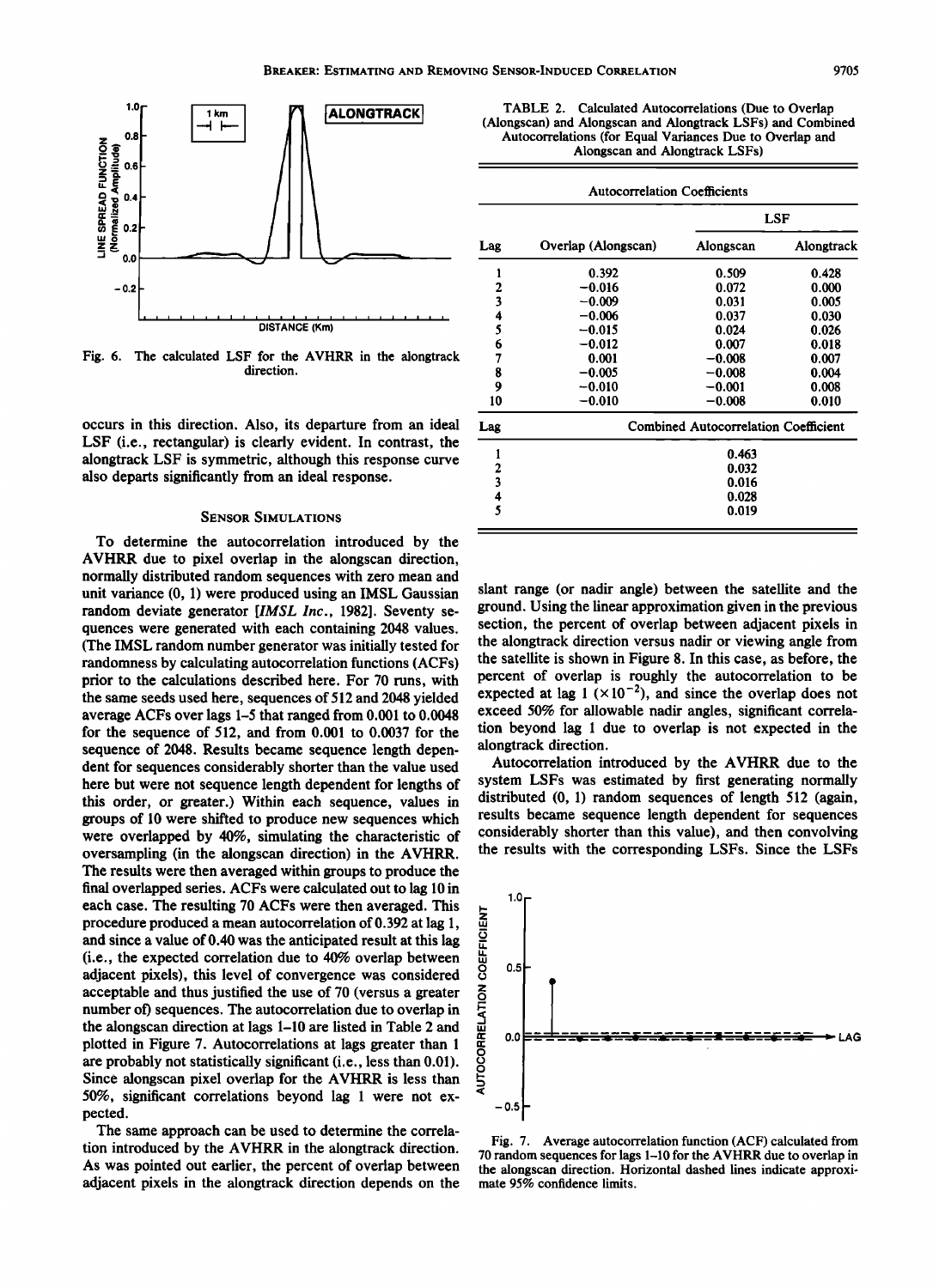

**Fig. 8. Percent overlap between adjacent pixels in the alongtrack direction versus nadir angle for a satellite altitude of 870 km.** 

**were digitized at 21 (equally spaced) points, each convolved series contained 492 values. ACFs were calculated from the convolved series and then averaged over 70 such simulated realizations. The results for the alongscan LSF (Table 2; Figure 9, upper panel) indicate that the autocorrelation at lag 1 is approximately 0.51, and at lag 2, 0.07. The autocorrelation at lag 2 may be statistically significant, a result of the asymmetry of the alongscan LSF. Simulated autocorrelations were also calculated for the alongtrack direction (Table 2; Figure 9, lower panel). The autocorrelation at lag 1 in the alongtrack direction is somewhat less than in the alongscan direction (0.43 versus 0.51). At lags greater than 1, autocorrelations in this direction are most likely not statistically significant.** 

# **COMBINING THE RESULTS**

**To determine the overall effects of sensor-induced correlation on the property of interest, the autocorrelation due to overlap (alongscan and alongtrack), and the system LSFs (alongscan and alongtrack), must be combined. If we assume that these effects arise independently, then random process theory indicates that these effects combine linearly according to [Vanmarcke, 1983]** 

$$
\rho_T(\tau) = \sum_j q_j \rho_j(\tau) \tag{10}
$$

**where** 

$$
q_j = \sigma_j^2 / \sum_k \sigma_k^2 \tag{11}
$$

and  $\rho_T(\tau)$  is the combined (T) autocorrelation at lag  $\tau$ ,  $\rho_i(\tau)$ **is the jth autocorrelation due to overlap, alongscan LSF, or**  alongtrack LSF at lag  $\tau$ ,  $\sigma_k^2$  is the variance associated with the kth process, and  $q_j$  is the fractional contribution to the **total variance. (Autocorrelation due to overlap and to the system LSFs may, in fact, not be completely independent. However, for the sake of expediency, we assume that any interdependence between these two effects is small.)** 

**Representative values for the combined autocorrelations due to overlap (alongscan) and the alongscan and alongtrack LSFs at zero nadir for the AVHRR out to lag 5 are included in Table 2 and shown in Figure 10. For viewing angles off nadir, the autocorrelation due to overlap in the alongtrack direction must also be included. Estimates for this contribution were presented previously (Figure 8). These results indicate that AVHRR-induced autocorrelation may be im-**



**Fig. 9. Average ACF calculated from 70 random sequences for lags 1-10 for the AVHRR due to the system LSF in the alongscan (upper panel) and the alongtrack (lower panel) directions. Horizontal dashed lines indicate approximate 95% confidence limits.** 

**portant over the first two lags. Beyond lag 2, the autocorrelations are again most likely not statistically significant.** 

**It is important to note that these results depend, in part, on the values of the individual variances chosen originally (i.e., unity in each case) in performing the ACF calculations. Thus the results in the lower half of the Table 2 (and shown in Figure 10) are valid only for the case where the individual variances that contribute to the overall ACF are equal. In reality, these values are not known, and thus we can only specify the limits within which the true composite values will** 



**Fig. 10. Combined autocorrelation function due to overlap and the alongscan and alongtrack LSFs, at nadir, for equal variances due to overlap and alongscan and alongtrack LSFs.**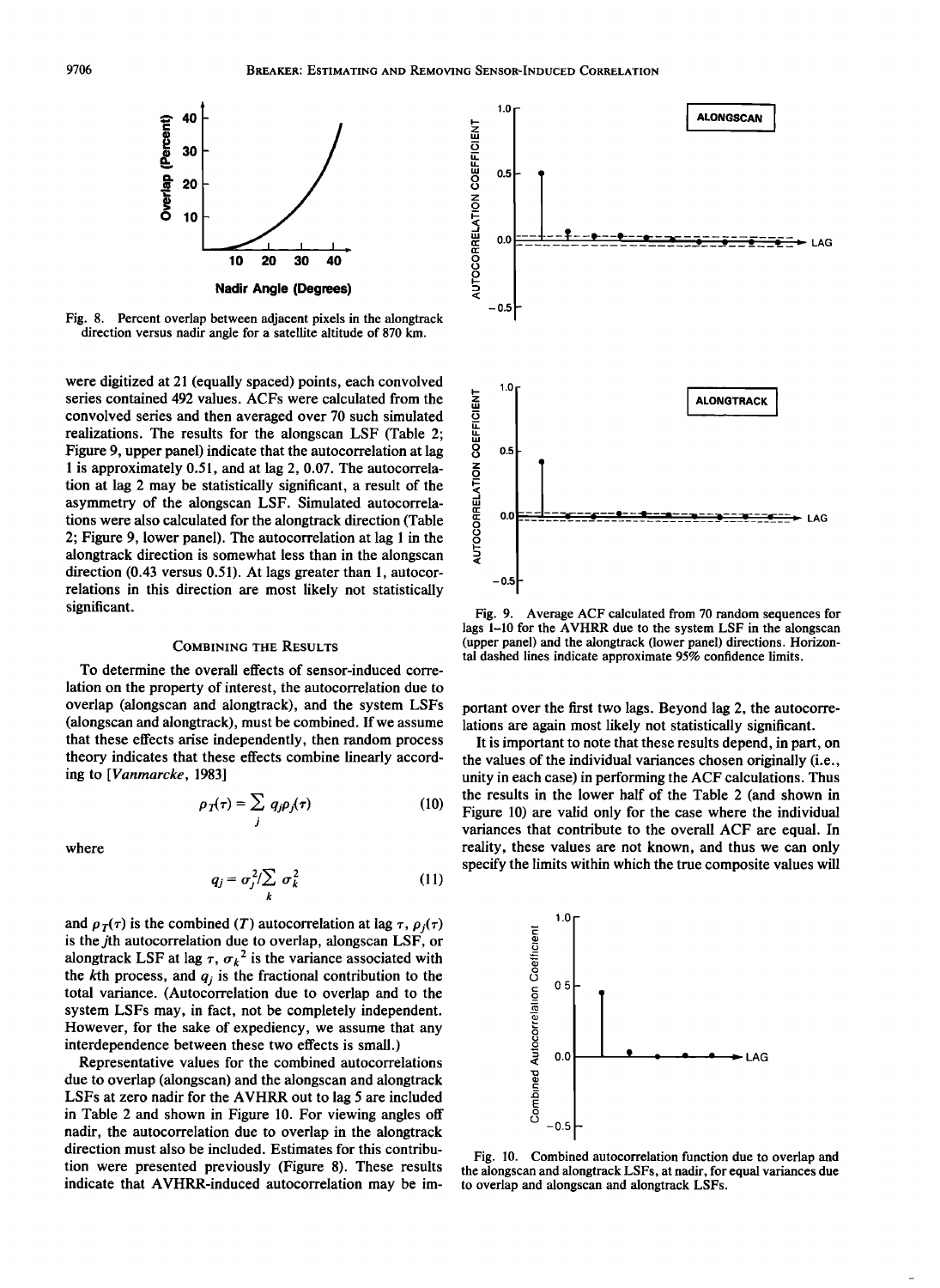

Fig. 11. AVHRR satellite image acquired on February 27, 1988, at 2030 UT over a portion of the Gulf Stream off **the coasts of North and South Carolina. Darker shades indicate cooler SSTs and vice versa. The rectangle (300 km x 50 km) indicates the cloud-free area within which analyses described in the text are conducted.** 

**lie. In principle, (10) could simply be inverted to determine the ACF of SST itself from observed AVHRR data, if each**  of the  $\sigma_k^2$  were known. Since significant autocorrelations **occur, at most, only over the first two lags, however, our results suggest an even simpler approach: subsample the raw data every third pixel in both the alongscan and alongtrack directions. Subsampling, of course, raises the specter of spatial aliasing.** 

# **APPLICATION TO OBSERVED DATA**

**In this section we apply the results of the previous section to observed AVHRR satellite data acquired over a cloudfree portion of the Gulf Stream on February 27, 1988, at 2030 UT. In particular, we subject the subset of satellite-derived SSTs indicated in Figure 11 to autocorrelation analysis after first detrending the data and then subsampling the residuals**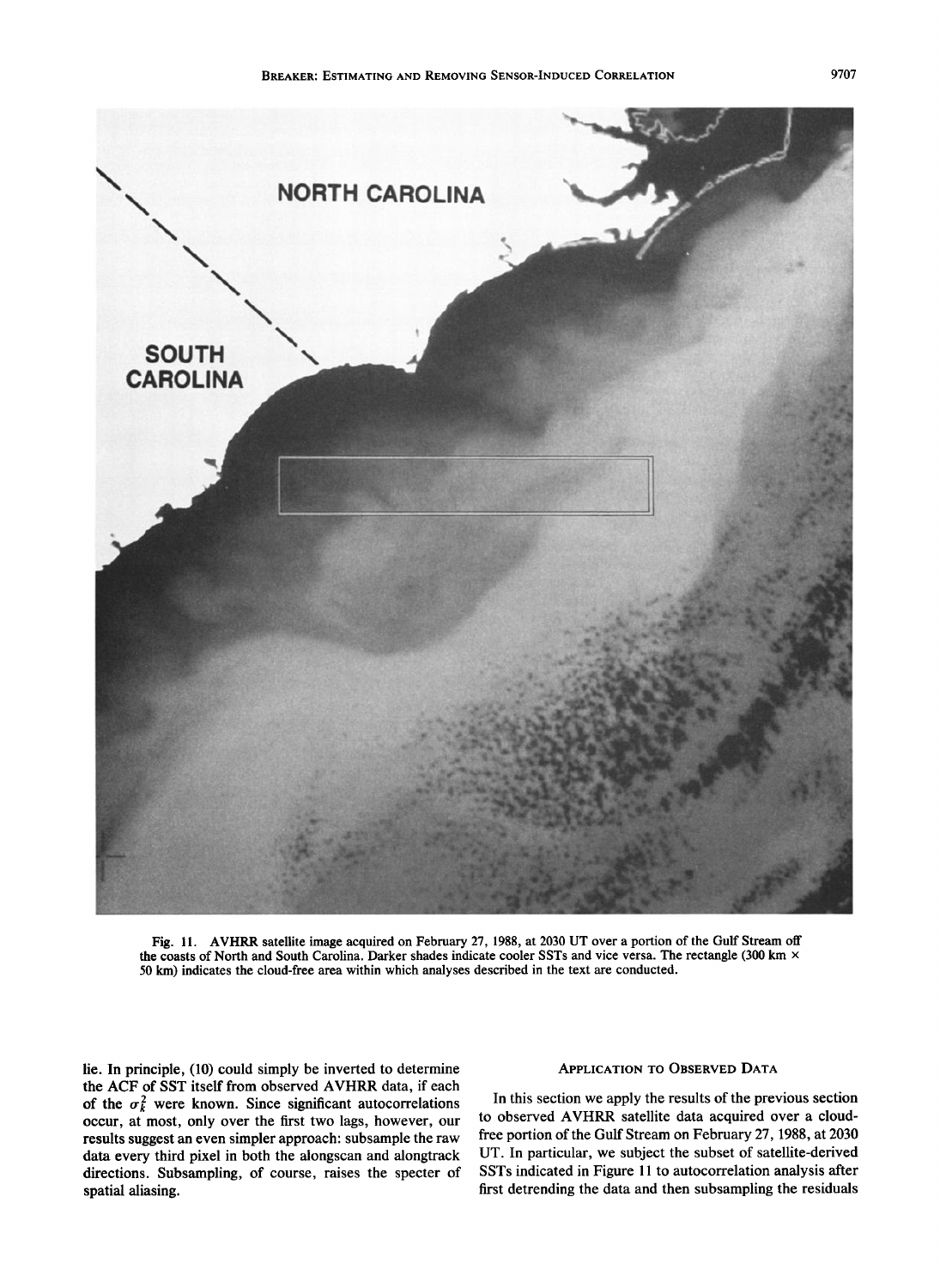**every third pixel. The AVHRR data were Earth-located using standard techniques [Brown and Evans, 1982]. SSTs**  were calculated from radiances in bands  $4 (10.8 \mu m)$  and 5  $(12.0 \mu m)$  using the multichannel retrieval technique of **McClain et al. [1985]. Every fifth scan line within the enclosed rectangle was selected for analysis. Each scan line contained 256 pixels.** 

**As mentioned, the data were initially detrended. Detrending was employed to remove low wave number variability in the data caused by gradually increasing temperatures as the Gulf Stream was approached and crossed. This source of variability rendered the data nonstationary and thus, in its original form, unsuitable for autocorrelation analysis. A third-degree polynomial was fitted to each scan line using the method of least squares and then removed from the original data, yielding the residuals shown in Figure 12 (middle column). These residuals, as well as the original data, indicate the locations of Gulf Stream boundaries on its western side by the sudden increases (or changes) in SST which can be identified in certain scan lines. The residuals were subsampled every third pixel in accordance with the results of the previous section. Autocorrelation functions were then calculated from the subsampled residuals, yielding the autocorrelograms shown in Figure 12 (fight-hand column).** 

**These autocorrelograms indicate zero-crossing distances in the range of 15-25 km. First zero-crossing estimates obtained from these ACFs should be virtually unaffected by sensor-induced autocorrelation, since they occur at lag numbers considerably greater than 2. In some cases, several peaks occur in the autocorrelation plots, suggesting periodic variability in SST, with wavelengths of the order of 40 km in this region of the Gulf Stream.** 

## **DISCUSSION**

**From the foregoing analysis, it is apparent that the temperatures calculated from neighboring pixels will be similar at least to the extent that sensor-induced autocorrelation is important. Because of this artificially induced similarity between neighboring pixel temperatures, the magnitudes of sharp gradients and oceanic fronts over small spatial domains will be suppressed. To illustrate this effect explicitly, we simulate a sharp ocean front and then apply the smoothing functions associated with the alongscan and the alongtrack LSFs (Figure 13). The simulated front, before smoothing, has a gradient of 8øC/1 km pixel. After smoothing, in each case, small but perceptible distortions of the frontal structure occur. These distortions or discrepancies extend for about 1 pixel about the region of maximum change and result in a small but detectable reduction in the overall gradient. The magnitudes of these discrepancies are gener**ally in the range of 1–3 counts ( $\sim$ 0.2 to  $\sim$ 0.6°C). Even for full **resolution imagery, these effects will be small and most likely will be detectable only in color displays. For lower resolution black and white displays, these effects will probably not be detectable.** 

**One approach to correcting the raw data for the effect of sensor-induced autocorrelation is through the fitting of a so-called ARIMA time series model to the data [e.g., Box and Jenkins, 1976]. The previously calculated autocorrelation coefficients could be used to derive such an ARIMA model that could then be applied to the raw data to correct**  **for the effect of sensor-induced autocorrelation. In addition to the ACFs, partial autocorrelation functions (PACFs) are often calculated [Box and Jenkins, 1976] to help determine the type and order of such models. PACFs were, in fact, calculated as a part of the present analysis (although not shown) and, together with the ACFs, suggest that a relatively simple MA(1) model is appropriate in both the alongscan and alongtrack directions. Such a model, in one spatial dimension, would have the following form (with zero mean),** 

$$
T_x = \beta_0 Z_x + \beta_1 Z_{x-1} + \cdots + \beta_n Z_{x-n} \qquad (12)
$$

where the T represent temperatures at adjacent  $x, x - 1$ ,  $x - 2$ , etc., locations along (or across) a scan line, the  $\beta$  are the moving average coefficients, and the  $z<sub>x</sub>$  represent a white **noise process.** 

**Spatial spectra, calculated from AVHRR-derived SSTs, will also be affected by sensor-induced correlation. Since the spectrum of a first-order MA process can be expressed in one dimension as [Chatfield, 1984]** 

$$
P(\nu) = \frac{1}{\pi} \left[ 1 + 2\beta \cos \nu / (1 + \beta^2) \right]
$$
 (13)

where  $P(v)$  is the one-dimensional spatial spectrum at spatial frequency  $\nu$  and  $\beta$  is a constant, it is clear that sensor**induced correlation will introduce distortion into estimates**  of  $P(\nu)$  as well.

**Preprocessing of AVHRR satellite data for SST often includes spatial averaging of adjacent pixels in blocks of four or more to reduce both the problem of cloud contamination and the volume of data. The results of spatial averaging by itself still contain the effects of sensor-induced autocorrelation. Even the preprocessing procedure employed by Cornilion et al. [1987], whereby they retain only the warmest**  pixel in each  $4 \times 4$  pixel square, does not eliminate the **problem entirely, since in some cases, adjacent pixels will be the ones retained in two adjacent squares.** 

**In the foregoing analysis, we have only considered the effects of the sensor itself in degrading the clarity and uniqueness of the signal that represents \$ST from a single area on the Earth's surface. Further processing of the data, including geometric corrections and Earth location, introduces additional signal degradation. Any algorithm used to resample the original data in this regard will possess an equivalent MTF, and associated with that MTF there will be additional processing-induced effects on the correlation structure of the data.** 

**The MTFs can also be used to provide an alternate estimate of the spatial resolution of the AVHRR. According to Slater [ 1975], such an estimate is provided by the effective instantaneous field-of-view (EIFOV) of the instrument. This measure of spatial resolution is defined as** 

$$
EIFOV_{alongscan} = \frac{1}{2(\mu_c)}
$$
 (14)

where  $\mu = \mu_c$  at MTF( $\mu$ ) = 0.5 in the alongscan direction, **and** 

$$
EIFOV_{alongtrack} = \frac{1}{2(\nu_c)}
$$
 (15)

where  $\nu = \nu_c$  at MTF( $\nu$ ) = 0.5 in the alongtrack direction, and  $\mu_c$  and  $\nu_c$  are the effective system cutoff frequencies.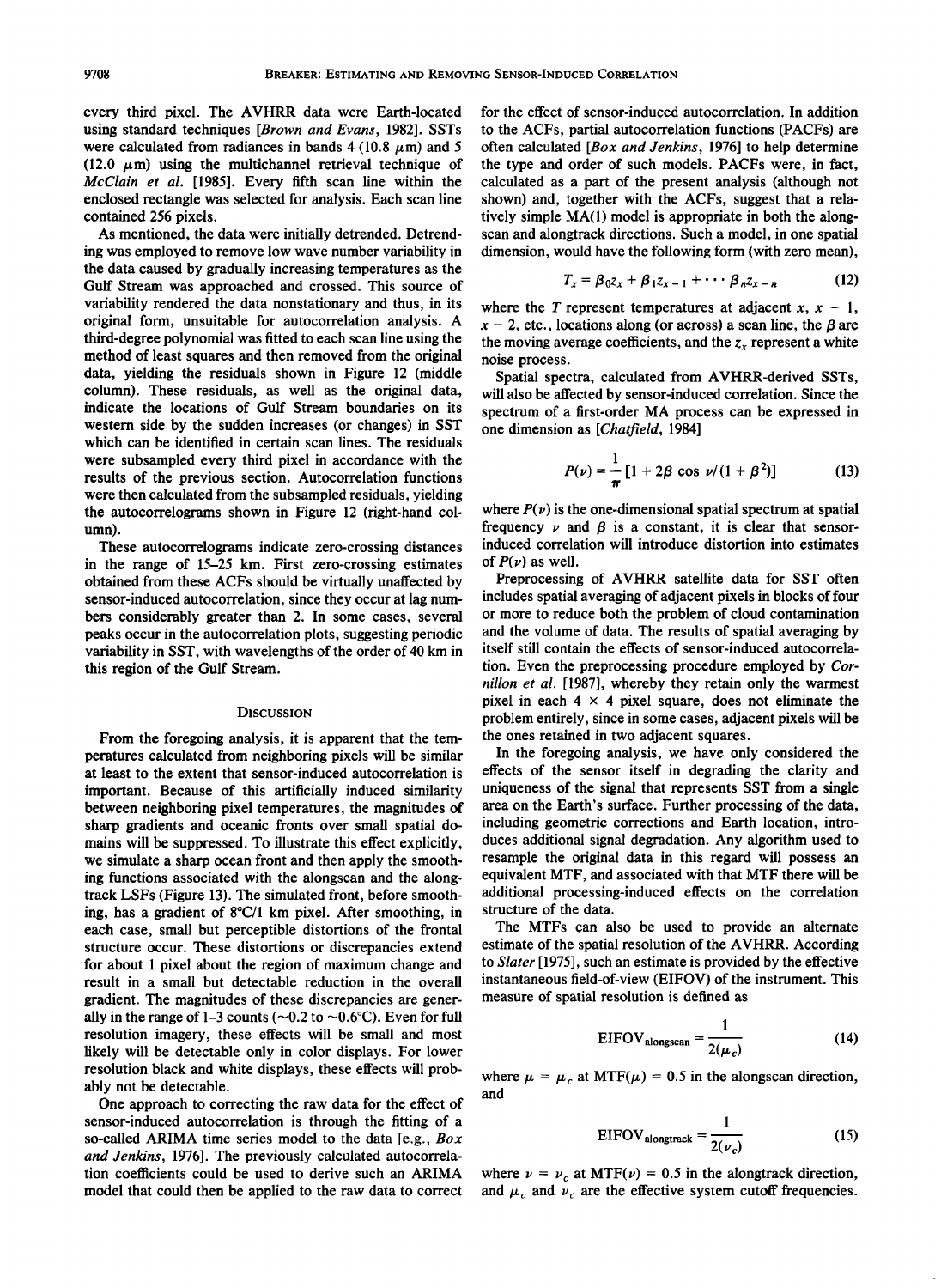

**Fig. 12. The left-hand column shows SSTs derived from AVHRR satellite data along selected scan lines for the area**  shown in Figure 11. The center column shows the corresponding subsampled residuals (every third pixel) after shows the corresponding **third-degree least squares polynomials were removed from the data. The right-hand column shows the corresponding subsampled autocorrelation functions for each scan line.**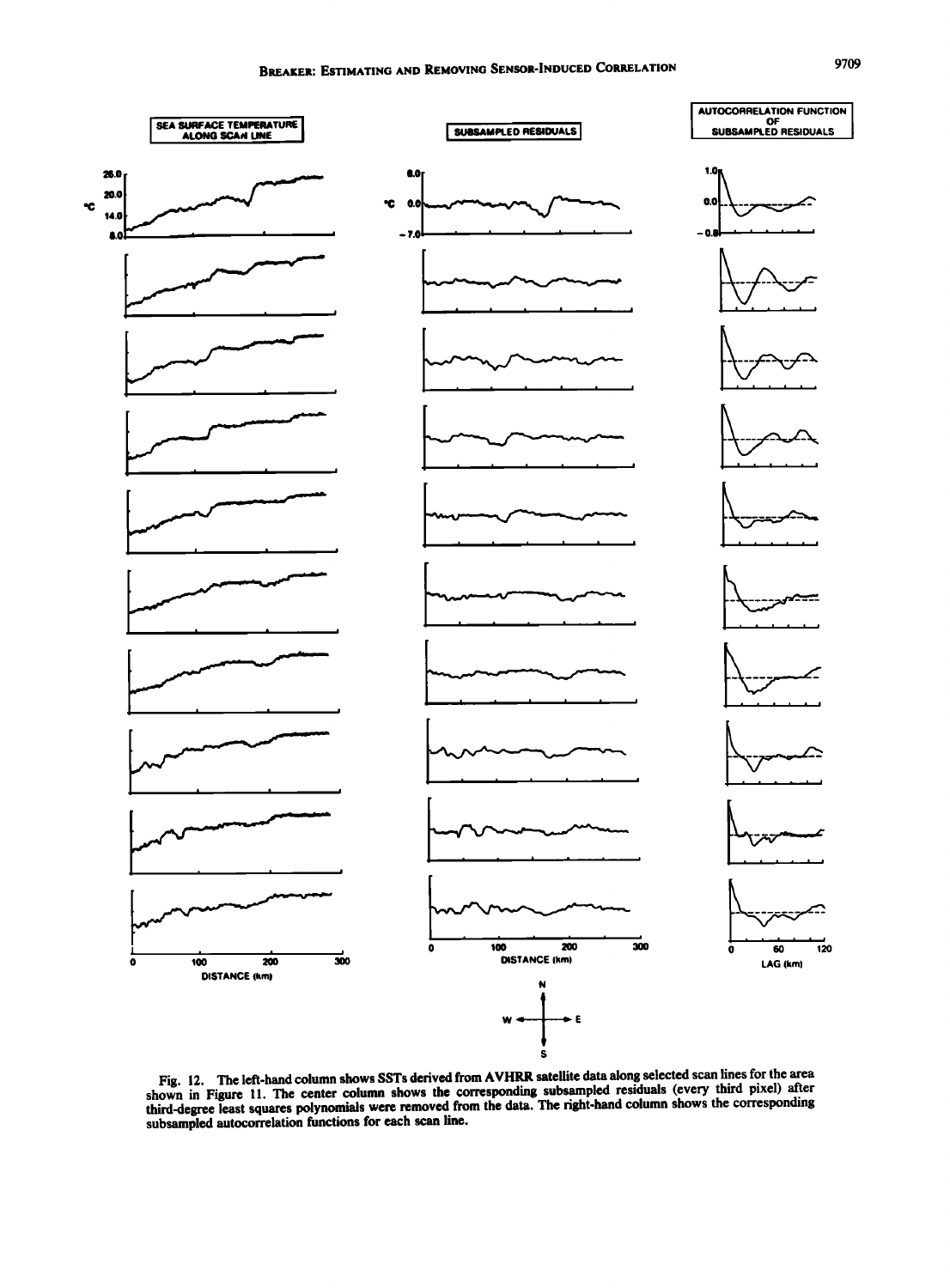

**Fig. 13. Smoothing across a simulated ocean front due to alongscan (right panel) and alongtrack (left panel) LSFs. Solid lines indicate the simulated front before smoothing, and the dots, the simulated front after smoothing (i.e., as the AVHRR "sees" it).** 

**When the appropriate values are taken from Figure 3, (14) and (15) yield EIFOVs of approximately 1.20 km in the alongscan direction and approximately 1.28 km in the alongtrack direction. These results indicate (1) that the AVHRR pixel geometry is asymmetric and (2) that the effective spatial resolution of the instrument, as defined above, is somewhat lower than the nominal value of 1.1 km (at nadir). These results parallel those of Park et al. [1984], who found EIFOVs for the MSS aboard Landsat to be significantly larger than the commonly accepted values(s) for the spatial resolution of that instrument. Due to an effective lower spatial resolution for the AVHRR, previous estimates of gradient strength across oceanic fronts, for example, have**  probably been overestimated (by  $\sim$ 10%).

**Finally, we consider the accuracy of the calculations performed in the analysis above. First, the MTF data used here are representative of the AVHRR only to the extent that the particular instrument on the NOAA 10 spacecraft is representative of the other radiometers that have been, or will be, flown in this series. The accuracy of the calculations themselves can be questioned on several grounds. First, MTF data are only available at four discrete spatial frequencies and in no case span the entire frequency range of interest. Thus the MTF data must be extrapolated at higher frequencies to provide a complete response function. The errors that might be expected in this extrapolation have not been estimated. Also, the error introduced by estimating a sine wave approximation to the square wave MTF provided by the manufacturer is not known. As indicated, it has been assumed throughout that the effect of sensor-induced autocorrelation due to pixel overlap is independent of that due to the system LSFs. Any interdependence of these effects will most likely detract from the accuracy of the results. On the positive side, however, although these errors may affect the autocorrelations that were calculated, and could influence the EIFOV results, the overall results concerning the number of pixels over which sensor-induced autocorrelation is significant, should be relatively insensitive to such errors.** 

#### **CONCLUSIONS**

**AVHRR satellite data are significantly correlated at the lowest spatial lags in both the alongscan and alongtrack directions due to (1) overlap of adjacent pixels and (2) nonideal LSFs. Simulated autocorrelations in the alongscan direction are approximately 0.4 due to overlap and approximately 0.51 due to the LSF at lag 1, small but possibly significant at lag 2, and not significant beyond lag 2. Autocorrelation due to pixel overlap is different in the alongtrack direction because the percent of overlap is not constant but increases with increasing satellite scan angle. Autocorrelation due to nonideal LSFs is slightly greater in the alongscan direction due, in part, to a nonzero phase shift that occurs in the AVHRR electronics.** 

**To avoid the problem of sensor-induced autocorrelation, the raw data should be subsampled every third pixel. To avoid sensor-induced autocorrelation with no loss of data, a time series ARIMA model could be employed with coefficients derived from the previously calculated autocorrelations. Spatial averaging of adjacent pixels does not eliminate the problem of sensor-induced autocorrelation in A VHRR satellite data. The EIFOV of the AVHRR (NOAA 10) indicates that the spatial resolution of this instrument is**  somewhat less  $(-1.25 \text{ km})$  than the nominal value of 1.1 km **(at nadir). Correlation length scales for SST for AVHRR satellite data subsampled in accordance with the results of this study are consistently in the neighborhood of 20 km over one portion of the Gulf Stream. Sensor-induced correlation results in a small but detectable suppression of the gradients associated with sharp oceanic fronts. That the effective spatial resolution of the AVHRR is lower than the nominal value which has been previously assumed, leads to overestimates of gradient strength of the order of 10%.** 

**The accuracy of the simulated autocorrelations presented for the AVHRR is, in part, limited by (1) an incomplete specification of the MTF response function and (2) the necessity of estimating a sine wave MTF from the square**